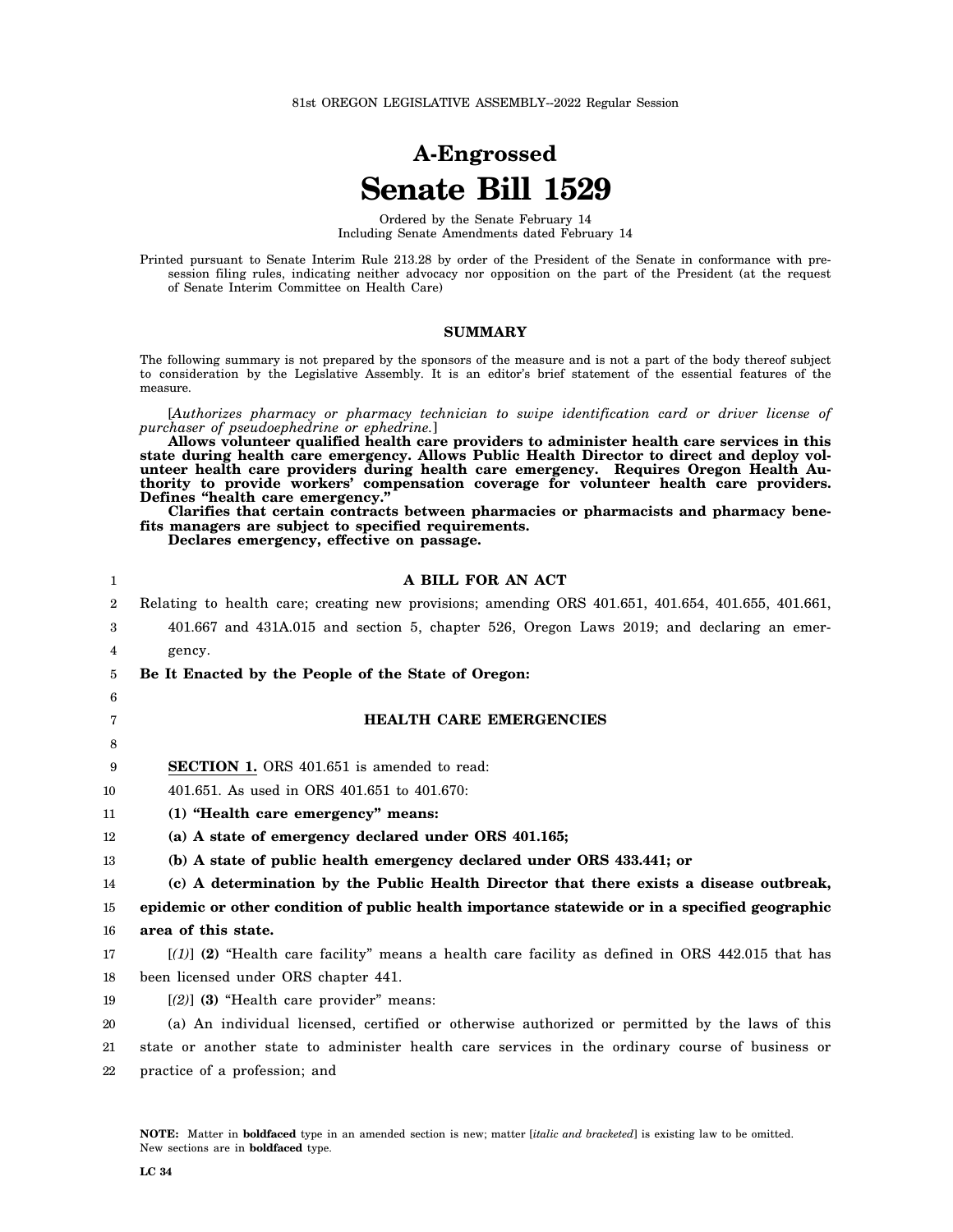1 2 3 4 5 6 7 8 9 10 11 12 13 14 15 16 17 18 19 20 21 22 23 24 25 26 27 28 29 30 31 32 33 34 35 36 37 38 39 40 41 42 43 44 45 (b) A person entered in the emergency health care provider registry under ORS 401.658. [*(3)*] **(4)** "Health professional regulatory board" means a health professional regulatory board, as defined in ORS 676.160, the Long Term Care Administrators Board, the Board of Licensed Dietitians and the Behavior Analysis Regulatory Board. **SECTION 2.** ORS 401.654, as operative until July 1, 2022, is amended to read: 401.654. (1) The Oregon Health Authority may establish an emergency health care provider registry that includes emergency health care providers who are available to provide health care services during [*an emergency or crisis*] **a health care emergency**. As a condition of inclusion in the registry, the authority may require: (a) Training related to the provision of health care services in [*an emergency or crisis*] **a health care emergency** as a condition of registration; and (b) Criminal background checks for applicants and persons who have been registered. (2) The authority shall issue identification cards to health care providers entered in the emergency health care provider registry established under this section that: (a) Identify the health care provider; (b) Indicate that the health care provider is registered as an Oregon emergency health care provider; (c) Identify the license or certification held by the health care provider, or previously held by the health care provider if the health care provider is entered in the emergency health care provider registry under ORS 401.658; and (d) Identify the health care provider's usual area of practice, and the types of health care that the health care provider is authorized to provide, if that information is available and the authority determines that it is appropriate to provide that information. (3) The authority by rule shall establish a form for identification cards issued under subsection (2) of this section. (4) The authority shall support and provide assistance to the Office of Emergency Management in emergencies or crises involving the public health or requiring emergency medical response. (5) The authority may enter into agreements with other states to facilitate the registry of outof-state health care providers in the emergency health care provider registry established under this section. **SECTION 3.** ORS 401.654 is amended to read: 401.654. (1) The Oregon Health Authority may establish an emergency health care provider registry that includes emergency health care providers who are available to provide health care services during [*an*] **a health care** emergency [*or crisis*]. As a condition of inclusion in the registry, the authority may require: (a) Training related to the provision of health care services in [*an emergency or crisis*] **a health care emergency** as a condition of registration; and (b) Criminal background checks for applicants and persons who have been registered. (2) The authority shall issue identification cards to health care providers entered in the emergency health care provider registry established under this section that: (a) Identify the health care provider; (b) Indicate that the health care provider is registered as an Oregon emergency health care provider; (c) Identify the license or certification held by the health care provider, or previously held by the health care provider if the health care provider is entered in the emergency health care provider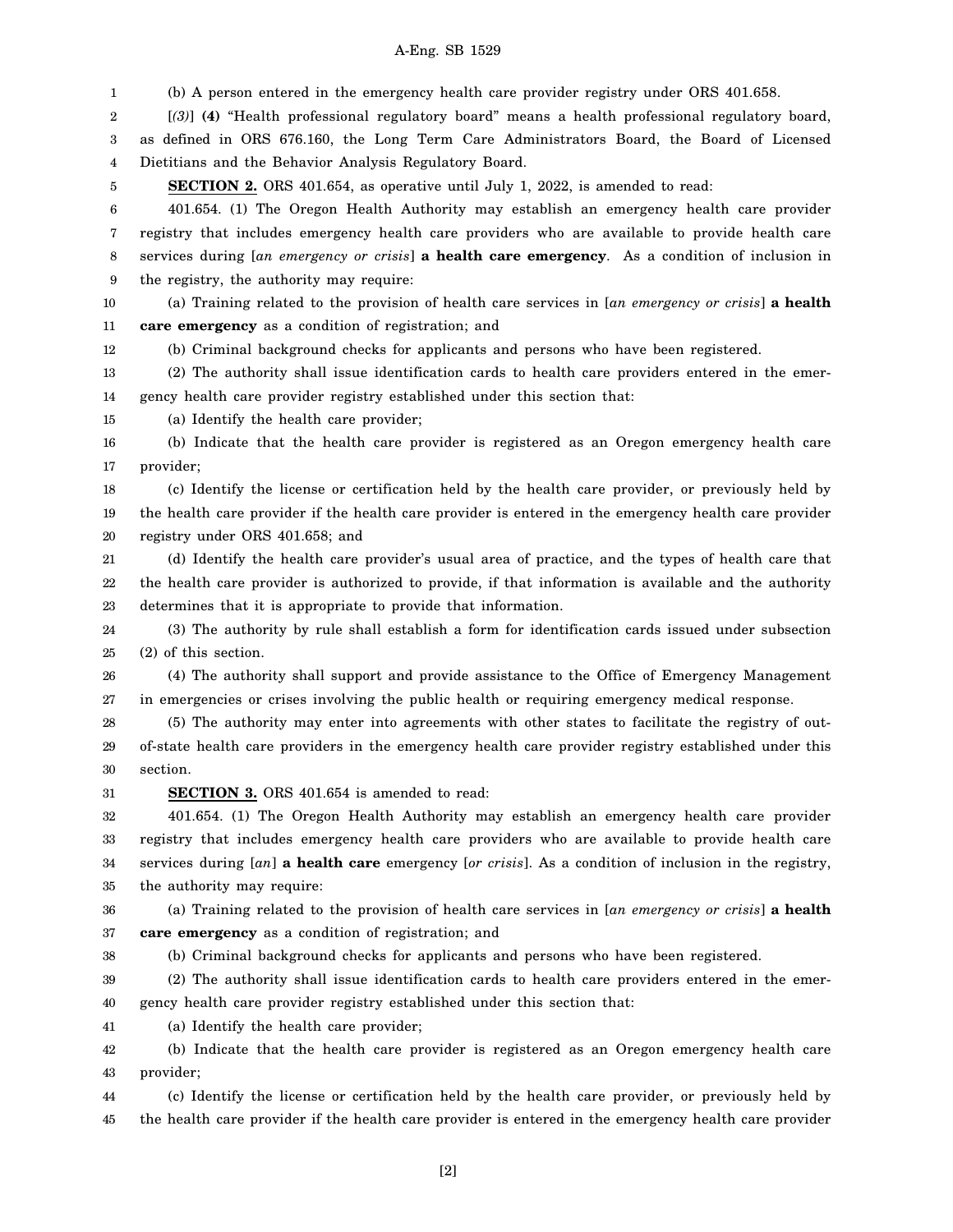1 registry under ORS 401.658; and

13

25

2 3 4 (d) Identify the health care provider's usual area of practice, and the types of health care that the health care provider is authorized to provide, if that information is available and the authority determines that it is appropriate to provide that information.

5 6 (3) The authority by rule shall establish a form for identification cards issued under subsection (2) of this section.

7 8 9 (4) The authority shall support and provide assistance to the Oregon Department of Emergency Management in emergencies or crises involving the public health or requiring emergency medical response.

10 11 12 (5) The authority may enter into agreements with other states to facilitate the registry of outof-state health care providers in the emergency health care provider registry established under this section.

**SECTION 4.** ORS 401.655, as operative until July 1, 2022, is amended to read:

14 15 16 17 18 401.655. [*During a state of emergency declared under ORS 401.165 or a state of public health emergency proclaimed under ORS 433.441,*] **During a health care emergency,** a health care provider who is licensed, certified or otherwise authorized or permitted by the laws of another state to administer health care services and who is registered under ORS 401.654 may administer health care services in this state as if the health care provider were licensed in this state.

19 **SECTION 5.** ORS 401.655 is amended to read:

20 21 22 23 24 401.655. [*During a state of emergency declared under ORS 401.165 or a state of public health emergency declared under ORS 433.441,*] **During a health care emergency,** a health care provider who is licensed, certified or otherwise authorized or permitted by the laws of another state to administer health care services and who is registered under ORS 401.654 may administer health care services in this state as if the health care provider were licensed in this state.

**SECTION 6.** ORS 401.661, as operative until July 1, 2022, is amended to read:

26 27 401.661. [*If the Governor declares a state of emergency under ORS 401.165 or proclaims a state of public health emergency under ORS 433.441:*]

28 **During a health care emergency:**

29 30 31 32 (1) The Oregon Health Authority, in conjunction with the Department of Human Services for facilities licensed by the department, may direct emergency health care providers registered under ORS 401.654 who are willing to provide health care services to proceed to any place in this state where health care services are required by reason of the **health care** emergency [*or crisis;*]**.**

33 34 35 36 37 (2) Pursuant to the Emergency Management Assistance Compact and the Pacific Northwest Emergency Management Arrangement, the Oregon Health Authority may direct emergency health care providers registered under ORS 401.654 who are willing to provide health care services in another state to proceed to another state where emergency health care services are required by reason of an emergency in that state[*; and*]**.**

38 39 40 (3) Any emergency health care provider registered under ORS 401.654 or other health care provider may volunteer to perform health care services described in ORS 401.657 at any emergency health care center or health care facility in the manner provided by ORS 401.664.

41 **SECTION 7.** ORS 401.661 is amended to read:

42 43 401.661. [*If the Governor declares a state of emergency under ORS 401.165 or declares a state of public health emergency under ORS 433.441:*]

44 **During a health care emergency:**

45 (1) The Oregon Health Authority, in conjunction with the Department of Human Services for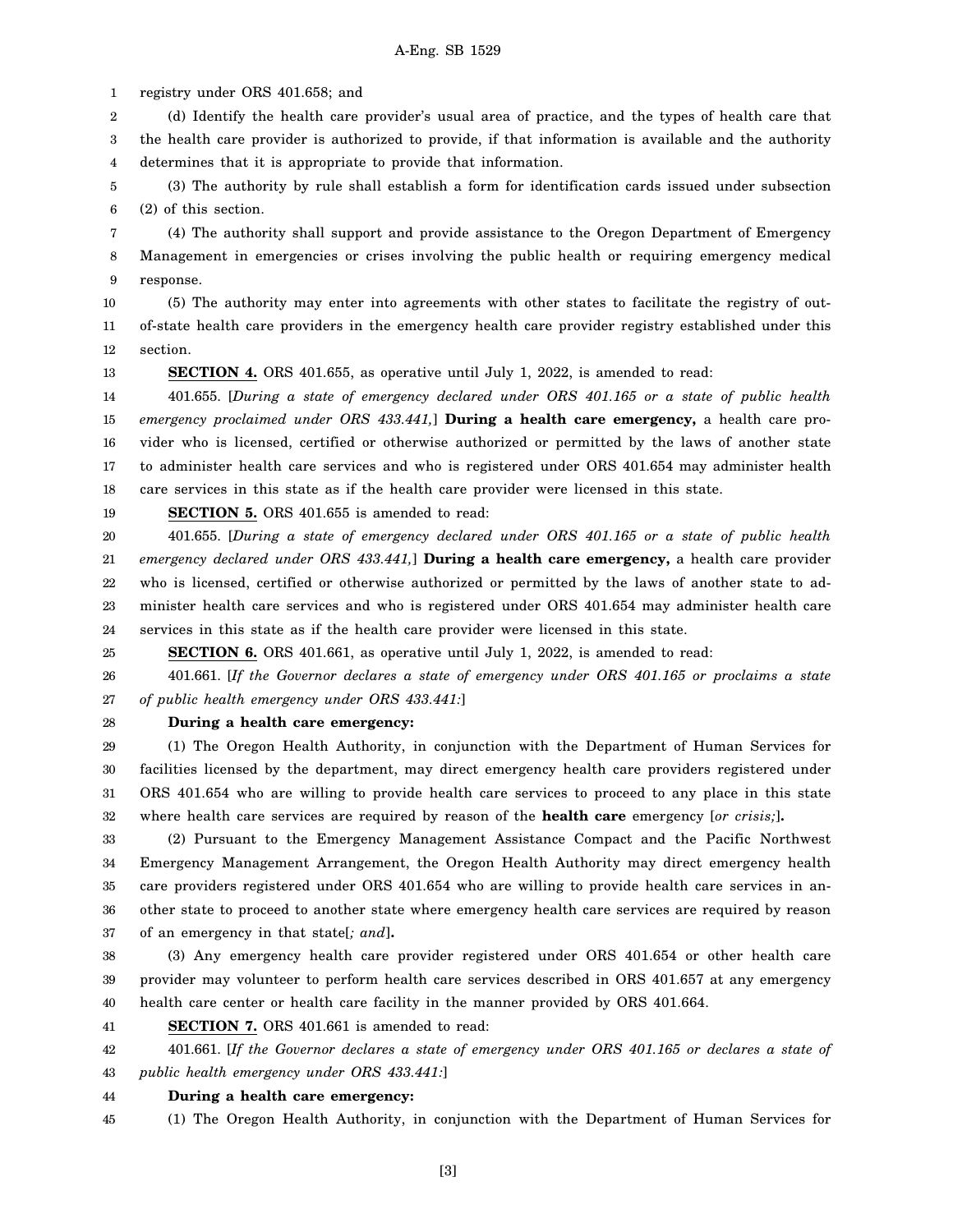1 facilities licensed by the department, may direct emergency health care providers registered under

2 3 ORS 401.654 who are willing to provide health care services to proceed to any place in this state where health care services are required by reason of the **health care** emergency [*or crisis;*]**.**

4 5 6 7 8 (2) Pursuant to the Emergency Management Assistance Compact and the Pacific Northwest Emergency Management Arrangement, the Oregon Health Authority may direct emergency health care providers registered under ORS 401.654 who are willing to provide health care services in another state to proceed to another state where emergency health care services are required by reason of an emergency in that state[*; and*]**.**

9 10 11 (3) Any emergency health care provider registered under ORS 401.654 or other health care provider may volunteer to perform health care services described in ORS 401.657 at any emergency health care center or health care facility in the manner provided by ORS 401.664.

12 **SECTION 8.** ORS 401.667, as operative until July 1, 2022, is amended to read:

13 14 15 16 17 18 19 20 401.667. (1) [*If the Governor declares a state of emergency under ORS 401.165, or proclaims a state of public health emergency under ORS 433.441,*] **During a health care emergency,** emergency health care providers registered under ORS 401.654 and other health care providers who volunteer to perform health care services under ORS 401.651 to 401.670 are agents of the state under ORS 30.260 to 30.300 for the purposes of any claims arising out of services that are provided under ORS 401.651 to 401.670 pursuant to directions from a public body and that are within the course and scope of the health care provider's duties, without regard to whether the health care provider is compensated for the services.

21 22 23 24 25 26 27 28 (2) [*If the Governor declares a state of emergency under ORS 401.165, or proclaims a state of public health emergency under ORS 433.441,*] **During a health care emergency,** health care facilities designated under ORS 401.657 and other persons operating emergency health care centers designated under ORS 401.657 are agents of the state under ORS 30.260 to 30.300 for the purposes of any claims arising out of services that are provided through those centers or facilities under ORS 401.651 to 401.670 pursuant to directions from a public body and that are within the course and scope of the duties of the health care facility or other person, without regard to whether the health care facility or other person is compensated for the services.

29 30 31 (3) An emergency health care provider registered under ORS 401.654 participating in training authorized by the Oregon Health Authority under ORS 401.651 to 401.670 is an agent of the state under ORS 30.260 to 30.300 for the purposes of any claims arising out of that training.

32 33 34 35 36 37 (4) The provisions of subsection (2) of this section apply only to emergency health care centers or health care facilities that have adopted emergency operations plans and credentialing plans that govern the use of emergency health care providers registered under ORS 401.654 and other health care providers who volunteer to perform health care services under ORS 401.651 to 401.670. An emergency operations plan and a credentialing plan must comply with rules governing those plans adopted by the authority.

38

## **SECTION 9.** ORS 401.667 is amended to read:

39 40 41 42 43 44 45 401.667. (1) [*If the Governor declares a state of emergency under ORS 401.165, or declares a state of public health emergency under ORS 433.441*] **During a health care emergency**, emergency health care providers registered under ORS 401.654 and other health care providers who volunteer to perform health care services under ORS 401.651 to 401.670 are agents of the state under ORS 30.260 to 30.300 for the purposes of any claims arising out of services that are provided under ORS 401.651 to 401.670 pursuant to directions from a public body and that are within the course and scope of the health care provider's duties, without regard to whether the health care provider is compensated for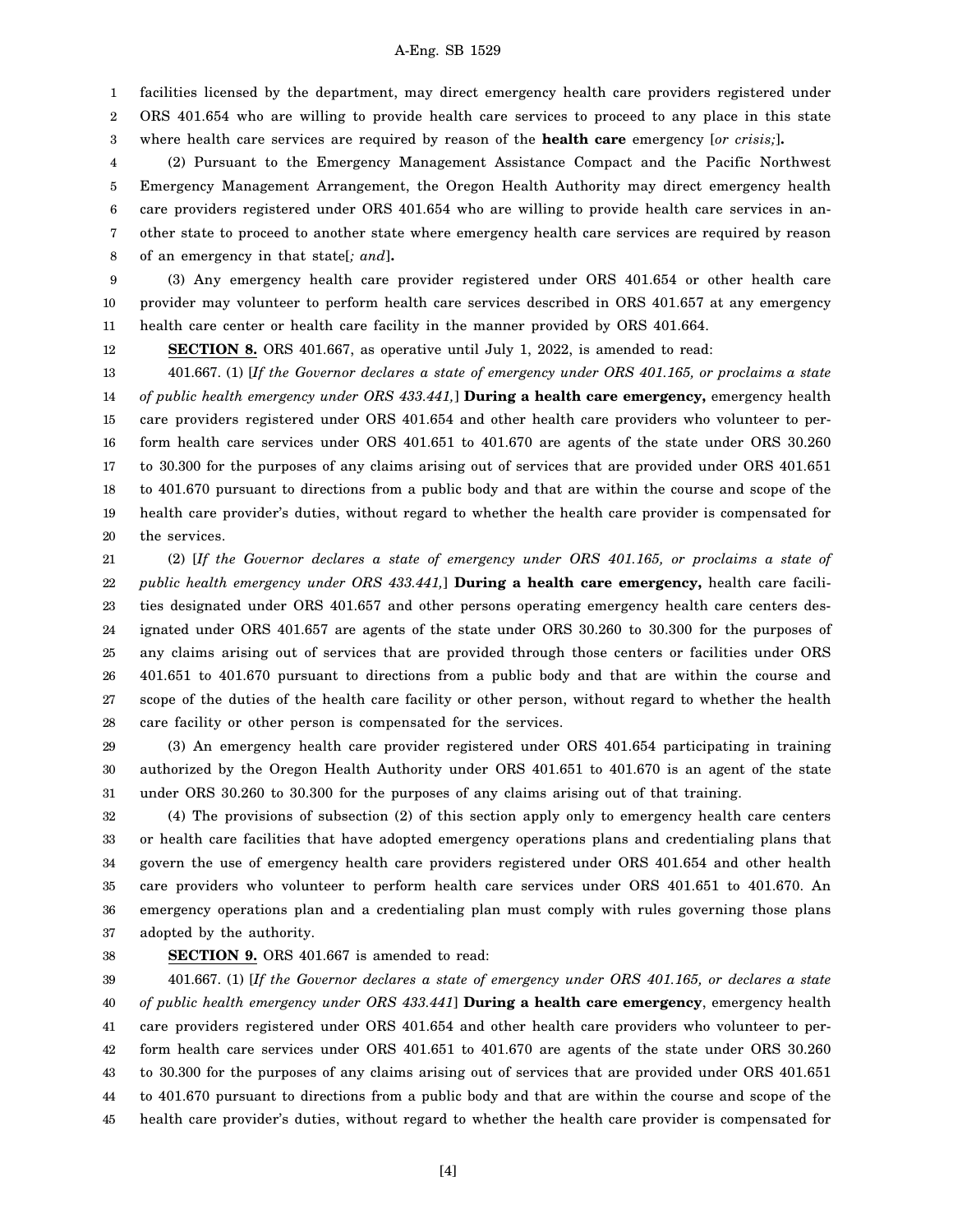1 the services.

2 3 4 5 6 7 8 9 (2) [*If the Governor declares a state of emergency under ORS 401.165, or declares a state of public health emergency under ORS 433.441*] **During a health care emergency**, health care facilities designated under ORS 401.657 and other persons operating emergency health care centers designated under ORS 401.657 are agents of the state under ORS 30.260 to 30.300 for the purposes of any claims arising out of services that are provided through those centers or facilities under ORS 401.651 to 401.670 pursuant to directions from a public body and that are within the course and scope of the duties of the health care facility or other person, without regard to whether the health care facility or other person is compensated for the services.

10 11 12 (3) An emergency health care provider registered under ORS 401.654 participating in training authorized by the Oregon Health Authority under ORS 401.651 to 401.670 is an agent of the state under ORS 30.260 to 30.300 for the purposes of any claims arising out of that training.

13 14 15 16 17 18 (4) The provisions of subsection (2) of this section apply only to emergency health care centers or health care facilities that have adopted emergency operations plans and credentialing plans that govern the use of emergency health care providers registered under ORS 401.654 and other health care providers who volunteer to perform health care services under ORS 401.651 to 401.670. An emergency operations plan and a credentialing plan must comply with rules governing those plans adopted by the authority.

19

**SECTION 10.** ORS 431A.015 is amended to read:

20 21 22 23 431A.015. (1) Unless the Governor has declared a public health emergency under ORS 433.441, the Public Health Director may, upon approval of the Governor or the designee of the Governor, take the public health actions described in subsection (2) of this section if the Public Health Director determines that:

24 25 (a)(A) A communicable disease, reportable disease, disease outbreak, epidemic or other condition of public health importance has affected more than one county;

26 27 (B) There is an immediate need for a consistent response from the state in order to adequately protect the public health;

28 29 (C) The resources of the local public health authority or authorities are likely to be quickly overwhelmed or unable to effectively manage the required response; and

(D) There is a significant risk to the public health; or

31 32 33 34 (b) A communicable disease, reportable disease, disease outbreak, epidemic or other condition of public health importance is reported in Oregon and is an issue of significant regional or national concern or is an issue for which there is significant involvement from federal authorities requiring state-federal coordination.

35 36 (2) The Public Health Director, after making the determinations required under subsection (1) of this section, may take the following public health actions:

37 (a) Coordinate the public health response across jurisdictions.

38 (b) Prescribe measures for the:

39 40 (A) Identification, assessment and control of the communicable disease or reportable disease, disease outbreak, epidemic or other condition of public health importance; and

41 42 (B) Allocation and distribution of antitoxins, serums, vaccines, immunizing agents, antibiotics, antidotes and other pharmaceutical agents, medical supplies or personal protective equipment.

43 44 (c) After consultation with appropriate medical experts, create and require the use of diagnostic and treatment guidelines and provide notice of those guidelines to health care providers, institutions

45 and facilities.

30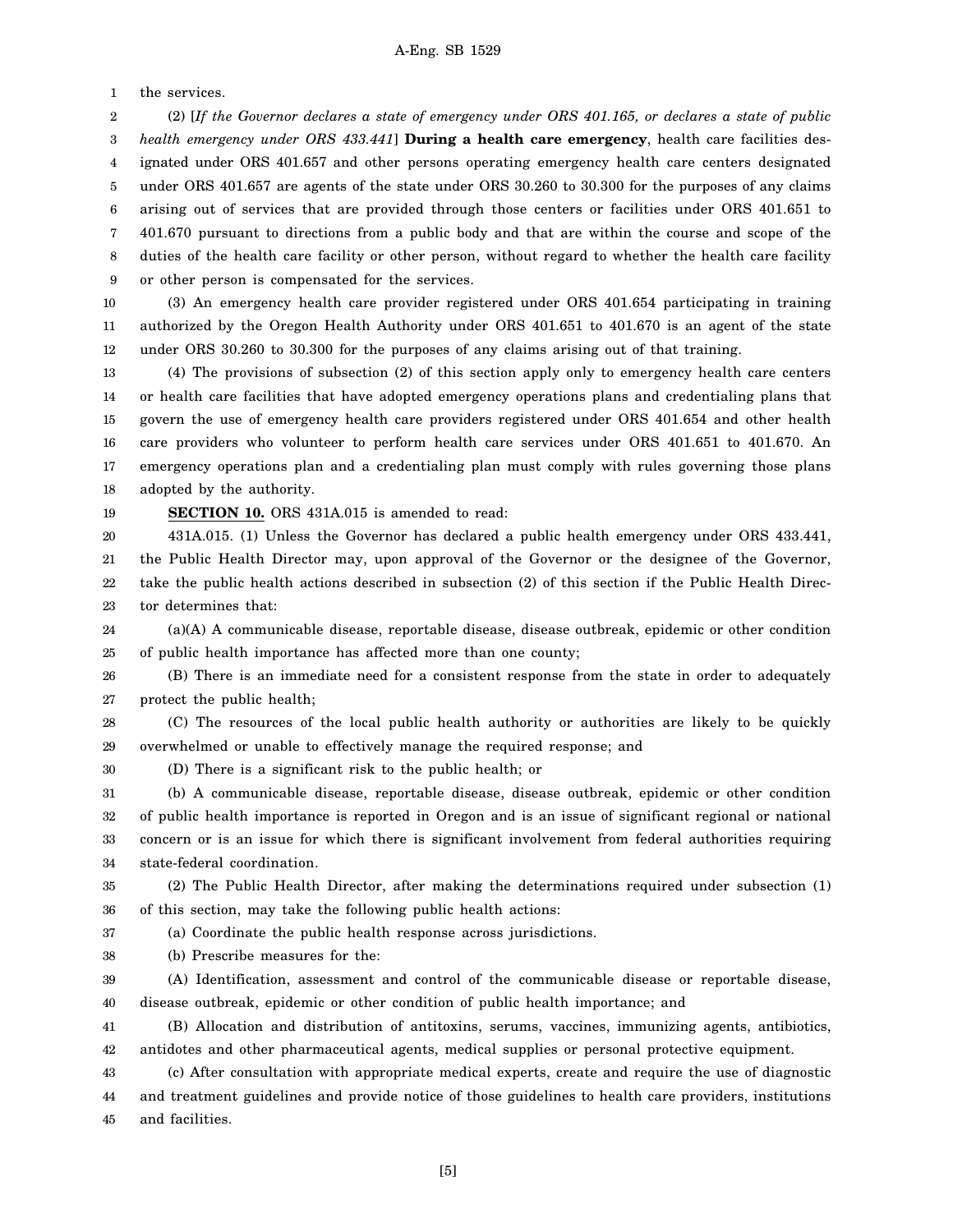1 2 (d) Require a person to obtain treatment and use appropriate prophylactic measures to prevent the introduction or spread of a communicable disease or reportable disease, unless:

(A) The person has a medical diagnosis for which a vaccination is contraindicated; or

4 5 (B) The person has a religious or conscientious objection to the required treatments or prophylactic measures.

6 7 8 9 10 (e) Notwithstanding ORS 332.075, direct a district school board to close a children's facility or school under the jurisdiction of the board. The authority granted to the Public Health Director under this paragraph supersedes the authority granted to the district school board under ORS 332.075 to the extent the authority granted to the board is inconsistent with the authority granted to the director.

11

3

(f) Issue guidelines for private businesses regarding appropriate work restrictions.

12 13 (g) Organize public information activities regarding the public health response to circumstances described in subsection (1) of this section.

14 15 16 (h) Adopt reporting requirements for, and provide notice of those reporting requirements to, health care providers, institutions and facilities for the purpose of obtaining information directly related to the public health threat presented.

17 18 (i) Take control of antitoxins, serums, vaccines, immunizing agents, antibiotics, antidotes and other pharmaceutical agents, medical supplies or personal protective equipment.

19

**(j) Direct and deploy emergency health care providers under ORS 401.661.**

20 21 22 (3) The authority granted to the Public Health Director under this section is not intended to override the general authority provided to a local public health authority except as already permitted by law, or under the circumstances described in subsection (1) of this section.

23 24 25 26 (4) If the Oregon Health Authority adopts temporary rules to implement subsection (2) of this section, the rules adopted are not subject to the provisions of ORS 183.335 (6)(a). The authority may amend the temporary rules adopted under this subsection as often as is necessary to respond to the public health threat.

27 28 29 (5) If it is necessary for the authority to purchase antitoxins, serums, vaccines, immunizing agents, antibiotics, antidotes or other pharmaceutical agents, medical supplies or personal protective equipment, the purchases are not subject to the provisions of ORS chapter 279A, 279B or 279C.

30 31 32 (6) If property is taken under the authority granted to the Public Health Director under subsection (2) of this section, the owner of the property is entitled to reasonable compensation from the state.

33 34 35 36 37 **SECTION 11. Section 12 of this 2022 Act is added to and made a part of ORS chapter 656. SECTION 12. (1) The Oregon Health Authority shall provide workers' compensation coverage for volunteer emergency health care providers registered under ORS 401.654 who are injured in the course and scope of performing emergency health care services if the injury occurs:**

38 39 **(a) While the volunteer is performing health care services at the direction of the authority under ORS 401.661; or**

40 41 42 **(b) While the volunteer is engaged in training being conducted or approved by the authority for the purpose of preparing the volunteer to perform emergency health care services.**

43 44 **(2) Workers' compensation coverage shall be provided under this section in the manner provided by ORS 656.039.**

45